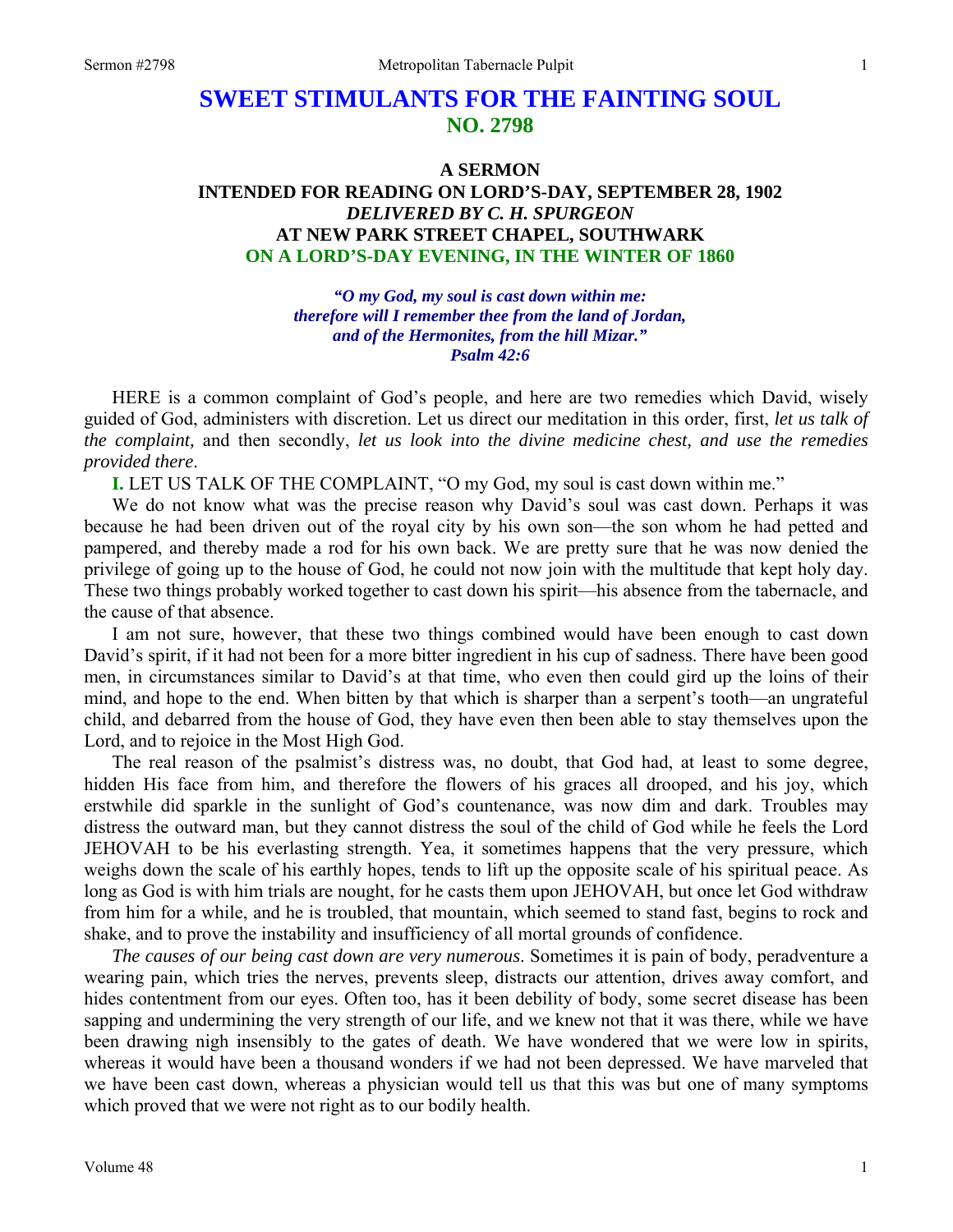Not infrequently has some crushing calamity been the cause of depression of spirit. Trial has succeeded trial, all your hopes have been blasted, your very means of sustenance have been suddenly snatched from you, while all your needs have remained, the supplies have been withdrawn from you.

At other times, it has been bereavement that has brought you down very low. The axe has been at work in the forest of your domestic joys. Tree after tree has fallen, those from whom you plucked the ripest fruits of sweet society and kindred fellowship have been cut down by the ruthless woodsman, you have seen them taken away from you forever so far as this world is concerned.

Or else it may be that you have been slandered—your good has been evil spoken of, your holiest motives have been misinterpreted, your most divine aspirations have been misrepresented, and you have gone about as with a sword in your bones while the malicious have taunted you, saying, "Where is now thy God?"

The cases of depression of spirit are so various that it must be indeed a rare panacea, a marvelous remedy, which would suit them all. Yet, when we come to speak of the remedies mentioned in our text, we shall find them suitable to most of these cases, if not to all—and to all in a degree, if not to the fullest extent.

Let us pass now from the most obvious, to *the more subtle causes of soul-dejection*. This complaint is very common among God's people. When the young believer has first to suffer from it, he thinks that he cannot be a child of God, "For," saith he, "if I were a child of God, should I be like this?" What fine dreams some of us have when we are just converted! We fancy that we are going to sail straight away to heaven, and to have a prosperous voyage all the way, the wind is always to blow fairly for us, there is never to be a rough wave, no storm cloud is to hover over the ship all the day long, and if there are any nights, the stars will be so brilliant that it will be as bright as day.

Or possibly, we imagine that we have come into a country where everybody will be kind to us, where all circumstances will be propitious to us, where everything will tend to nurture our piety, and our own hearts truly will forever get rid of legal terrors and perilous alarms. Oh, silly creatures that we are if we dream thus foolishly! We know not what we are born to in our second birth, for as a man is born to trouble by his first birth, when he is born a second time, he is born to a double share of trouble. Then, he was born to physical and mental trouble, but now that he is born again, he is born to spiritual trouble, and as he shall have new joys, so shall he also have a long list of new sorrows.

All that, however, is unknown to us at the first, and when it comes upon us, it surprises us. Am I now addressing one who is ready to exclaim, "I give up all hope, I am sure I cannot be a child of God because I am so cast down"? O you simple soul, the most advanced saints suffer in just the same way! Men who have been for forty, fifty, sixty years, followers of Christ, complain that sometimes, it is a question with them whether they have ever known Christ at all. There are seasons with them when they would, if they could, creep into any mouse hole and hide their heads, rather than be seen among God's people, because they fear that they are hypocrites, and that the root of the matter is not in them.

Why, I tell you, young Christians, that the most experienced believers, the men who have great doctrinal knowledge and much experiential wisdom, the men who have lived very near to God, and have had the most rapt and intimate fellowship with their Lord and Savior, are the very men who have their ebbs, and their winters, and their times when it is a moot point with them whether they do really love the Lord or no.

Even the apostle Paul was not exempt from doubts and fears, for he wrote, "We were troubled on every side; without were fightings, within were fears," and on another occasion, "I keep under my body, and bring it into subjection: lest that by any means, when I have preached to others, I myself should be a castaway." The man after God's own heart, even David—a man of experience so deep that none of us can fully decipher, much less rival it—a man of love so fervent that few of us can do more than aspire to catch the hallowed flame—nevertheless, had to cry aloud, and that very often, "O my God, my soul is cast down within me!"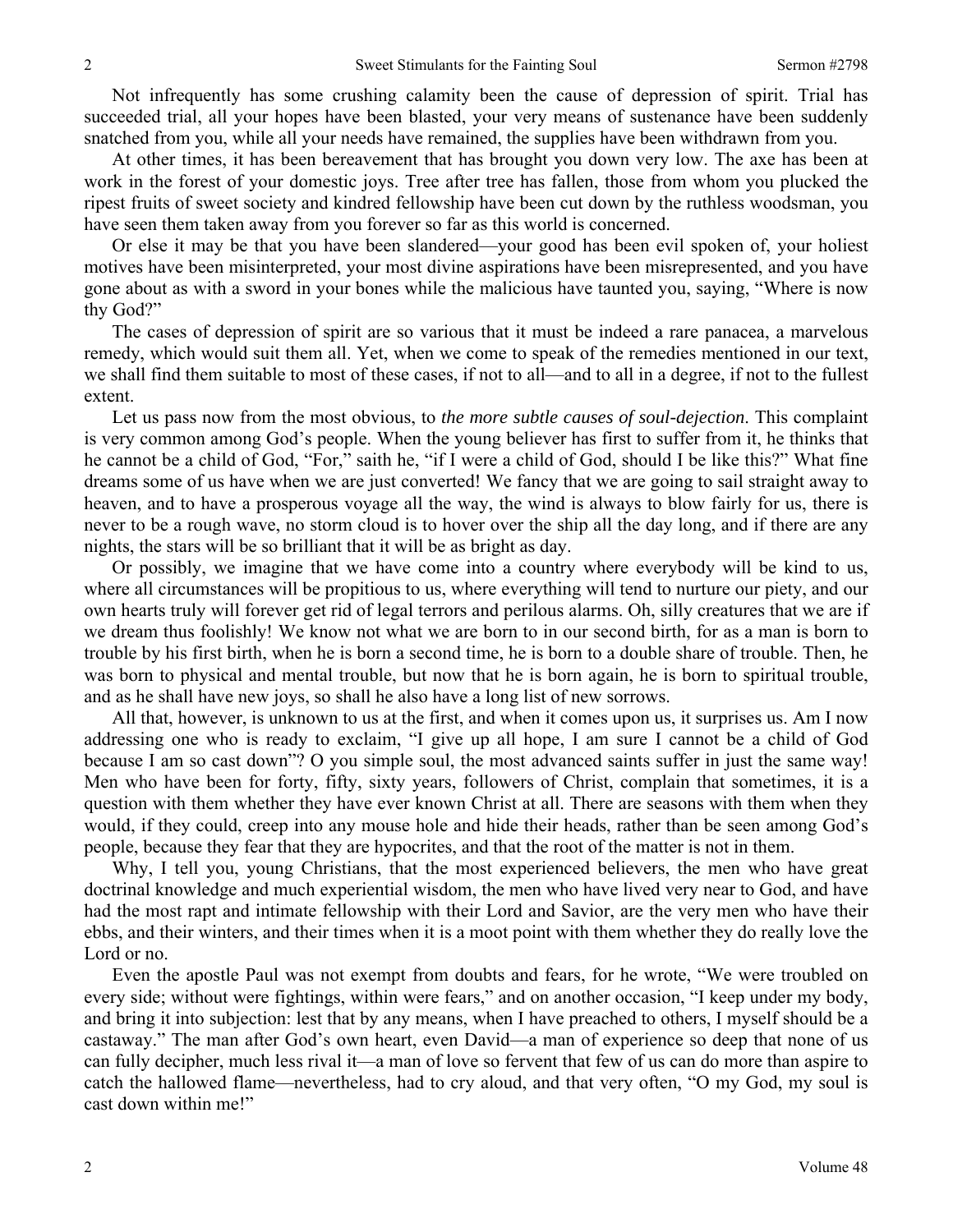"But," says one, "this deathlike faintness comes upon me so often, therefore I cannot be a child of God." Ay, but let me tell you that possibly, it will come more often yet, or should it come more seldom, if you shall have weeks of pleasure, or even months of enjoyment, it is possible that your doubts will then be doubled in intensity, and your soul will yet have greater trials to experience. So great a Savior is provided for our deliverance that we must expect to have great castings down from which we need to be delivered.

Why, believer, what are one half of the promises worth if we are not the subjects of doubts and fears? Why has JEHOVAH given us so many *shalls* and *wills* but because He knew that we should have so many accursed *ifs* and *peradventures?* He would never have given us such a well-filled storehouse of comfort if He had not foreseen that we should have a full measure of sorrow. God never makes greater provision than will be needed, so as there is an abundance of consolations, we may rest assured that there will be an abundance of tribulations also. There will be much fear and casting down to each of us, before we see the face of God in heaven. This disease of soul dejection is common to all the saints, there are none of God's people who altogether escape it.

Let me go a step further, and say that *the disease mentioned in our text, although it is exceedingly painful, is not at all dangerous*. When a man has a toothache, it is often very distressing, but it does not kill him. There have been some, who have foolishly and peevishly wished to die to escape from the pain, but nobody does die of it. The bills of mortality are not swelled by its victims.

And in like manner, God's children are much vexed with their doubts and fears, but they are never killed by them. They are a great trouble, but they are not like a mortal disease, they are sorely vexatious, but they are not destructive. Why, it is possible for you to have real faith, and yet to have the most grievous unbelief! "Oh!" say you, "how can faith and unbelief live together?" They cannot live together in peace, but they may dwell together in the same heart. Remember what our Lord Jesus said to Peter, "O thou of little faith, wherefore didst thou doubt?" He did not say, "O thou of *no* faith," but "of *little* faith." Thus there was some faith, though there was also much doubt.

So in the psalmist, there was some faith—there was, indeed, a great deal of faith—for he said, "O my God," and it takes great faith to truly say *"my* God." Yet is there not also great unbelief here? Otherwise, would his soul have been cast down at all? But meanwhile, had he not the yearnings of lively hope in God? If not, would he have dared to say, "Therefore will I remember thee from the land of Jordan, and of the Hermonites, from the hill Mizar"?

The fact is we are the strangest mixture of contradictions that ever was known. We never shall be able to understand ourselves. God knows us altogether, but we shall never, at least in this life, completely comprehend ourselves. You remember that verse about the holy women at the sepulcher of Christ, after they had heard the angel's message, "they departed quickly from the sepulcher *with fear and great joy."*

What a strange mixture! On the one hand, we have the golden fruit of joy, and on the other hand, the black fruit of fear. So it makes a kind of checker-work, there are blacks and whites, joys and sorrows, bliss and mourning, mingled together. The highest joy and the deepest sorrow may be found in the Christian, and the truest faith and yet the most grievous doubts may meet together in the child of God. Of course, they only meet there to make his heart a battlefield, but there they may meet, and his faith may be real while his doubts are grievous.

I would remark, yet further, that not only is it possible for a man to thus be cast down, and yet to have true faith all the while, but *he may actually be growing in grace while he is cast down,* ay, and he may really be standing higher when he is cast down than he did when he stood upright. Strange riddle! but we who have passed through this experience, know that it is true. When we are flat on our faces, we are generally the nearest to heaven. When we sink the lowest in our own esteem, we rise the highest in fellowship with Christ, and in knowledge of Him. Someone said, "The way to heaven is not upward, but downward." There is some truth in the saying, though it is upward in Christ, it is downward in self, as Dr. Watts sings—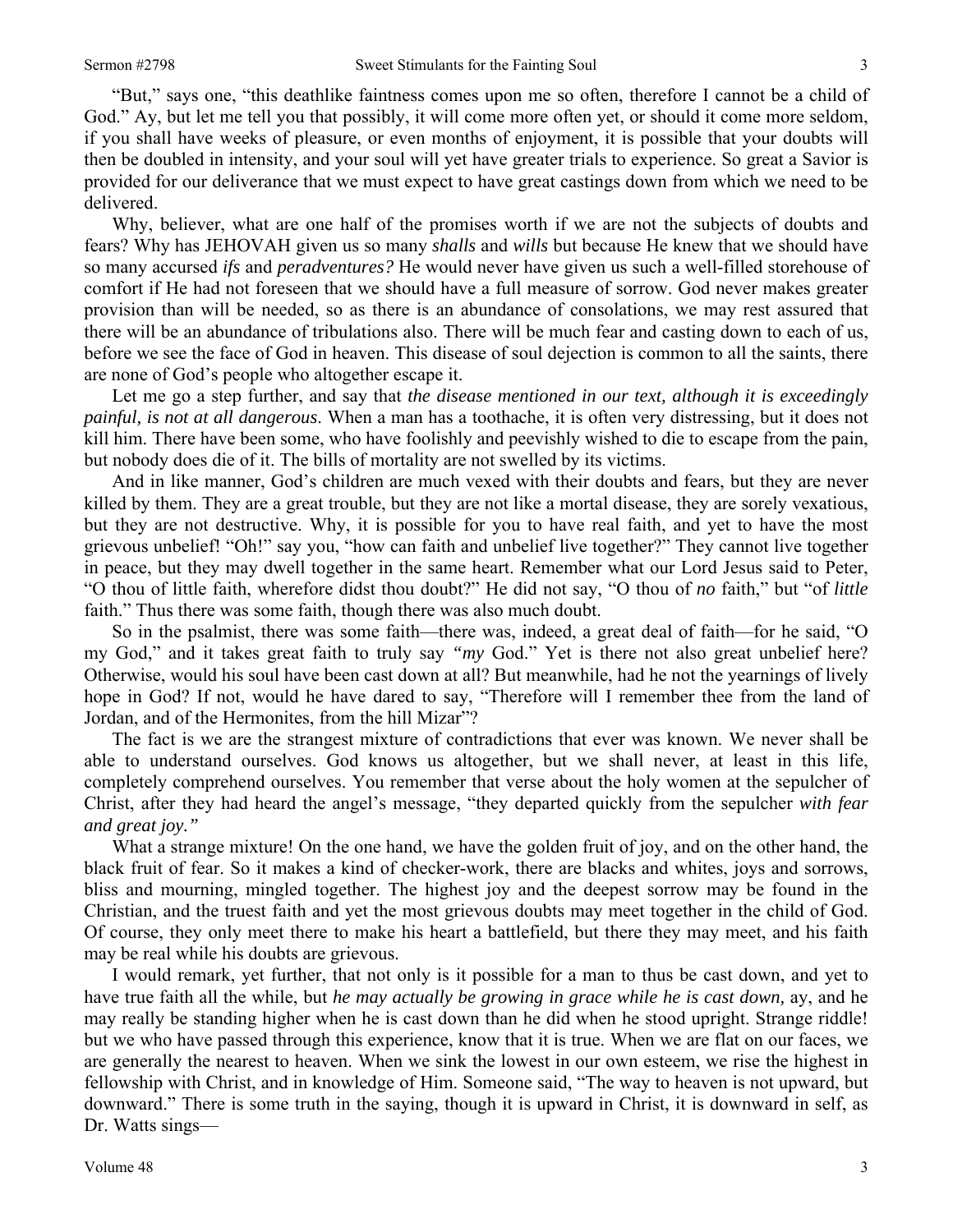#### *"The more Thy glories strike mine eyes, The humbler I shall lie."*

The inverse is equally true, the humbler I lie at my Savior's feet, the more His glories strike my eyes. This very casting down into the dust sometimes enables the Christian to bear a blessing from God which he could not have carried if he had been standing upright. There is such a thing as being crushed with a load of grace, bowed down with a tremendous weight of benedictions, having such blessings from God that if our soul were not cast down by them, they would be the ruin of us.

It is a good thing for us sometimes, when fears affright us, and prosperity distresses us. Some of you may not understand what I am saying, you will not until you have this experience of which I have been speaking, but it does so happen that bitters often do cleanse and sweeten the spiritual palate of God's children, while there are sweets which make their mouth full of bitters.

I know that I have myself had songs in the night after I have had groanings during the day, and often, a salutary blow from God's loving hand, though it has made me smart, has cured me of some other far more baneful smart. Where kisses wounded, blows have healed.

The Christian life is a riddle, and most surely are God's people familiar with that riddle in their experience. They must work it out before they can understand it. So I say again that this casting down is consistent with the most elevated degree of piety. Depression of spirit is no index of declining grace, the very loss of joy and the absence of assurance may be accompanied by the greatest advancement in the spiritual life. Mark you, if it continues month after month, and even year after year, then it is a sign of great weakness of faith, but if it comes only occasionally, as clouds pass over our sky, it is well.

We do not want rain all the days of the week, and all the weeks of the year, but if the rain comes sometimes, it makes the fields fertile, and fills the water-brooks, and after the shower has fallen, and the sun shines out again, it puts a new brightness upon the face of nature, and makes the birds clear their throats, and sing a new song.

The earth never looks so beautiful as when she rises up like one that has laved his face in the brook, and in the shining water, shows the freshness of her verdure, and tells of the wondrous skill with which God has been pleased to adorn her. Even so is it with the Christian when he comes forth from great and sore troubles, his harp retuned, his psaltery vocal with praise, and his lips gratefully confessing to his God, "Thou hast increased my greatness, and comforted me on every side."

Painful as is this disease of soul dejection, it is often very helpful to our spirit when we are obliged to cry with David, "O my God, my soul is cast down within me." To be cast down, is often the best thing that could happen to us. Do you ask, "Why?" Because, when we are cast down, it checks our pride. We are very apt to grow too big, it is a good thing for us to be taken down a notch or two. We sometimes rise so high, in our own estimation, that unless the Lord took away some of our joy, we should be utterly destroyed by pride. Were it not for this thorn in the flesh, we should be exalted beyond measure.

Besides, when this downcasting comes, it sets us to work at self-examination. That religion, which had begun to be a matter of form and ritual to us, becomes a thing to be considered in deeper earnest, we look at it as a real thing because of our real doubts. Often, I am sure, when your house has been made to shake, it has caused you to see whether it was founded upon a rock. While your ship had nothing but fine weather, you sailed along too presumptuously, but when the storm threatened, then it was that you reefed your sails, and turned to your chart to find your latitude and longitude, fearing that there might be danger ahead.

So you get good to your soul by being made to examine yourself. A great loss in business has sometimes helped a man to become rich, for he has been more careful in his dealings afterwards. He has begun to change a system of trade which, perhaps, might have brought him to insolvency, and thus his business has been put upon a firmer footing than before. Even so, this downcasting of spirit, by leading us to search ourselves, may help in the end, to make us all the richer in grace.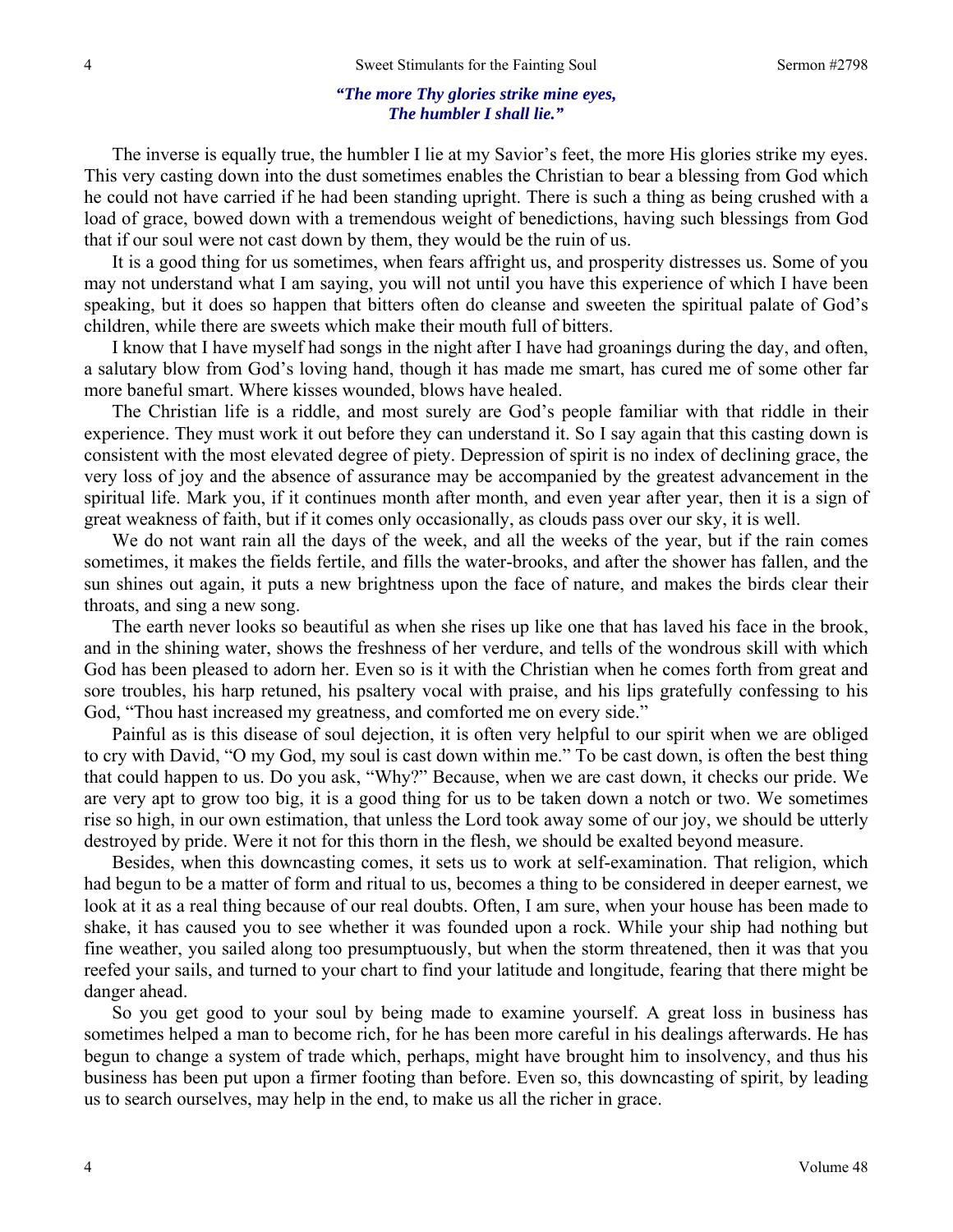When our soul is cast down within us, we begin to have closer dealings with Christ than we had before. A long continuance of calm induces listlessness. There is a way of being wanton towards Christ. We begin to think that we can do without Him, we imagine that we have such a store of ready money that we can trade on our own account. But when gloomy doubts arise, we go back to the place where our spiritual life commenced, and we sing again—

### *"Nothing in my hand I bring, Simply to Thy cross I cling."*

There is such a tendency, in all the branches of the living and true Vine, to try to bring forth fruit without deriving nourishment from the stem, so the Lord, every now and then, takes away the visible flowing of divine consolation, in order that we may consciously realize our entire dependence upon Him. When you and I were little boys, and we were out at eventide walking with our father, we sometimes used to run on a long way ahead, but by and by, there was a big dog loose on the road, and it is astonishing how closely we clung to our father then.

You remember how John Bunyan depicts that trait in the character of the children who went on pilgrimage with their mother, Christiana. "When they were come up to the place where the lions were, the boys that went before were glad to cringe behind, for they were afraid of the lions, so they stepped back and went behind. At this their guide smiled, and said, 'How now, my boys, do you love to go before when no danger does approach, and love to come behind as soon as the lions appear?'" Just so is it with our doubts and fears. We run so far ahead that we lose sight of Christ, frightful things alarm us, and then we flee back again to the shadow of His cross. This experience is good and healthful for us.

One other benefit that we derive from being cast down is that *it qualifies us to sympathize with others*. If we had never been in trouble ourselves, we should be very poor comforters of others. It would do most physicians good if they were required occasionally to drink some of their own medicine. It would be no disadvantage to a surgeon if he once knew what it was to have a broken bone, you may depend upon it that his touch would be more tender afterwards, he would not be so rough with his patients as he might have been if he had never felt such pain himself.

Show me a man who has never had a trial, and I will show you a man who has no heart. Above all things save me from the man who has never had any trouble all his life, let me not go into his house, or be near him anywhere else. If I am sick, let him not even pass by my window, lest his shadow should fall upon me, and make me worse, for he must be a coldhearted, unsympathetic man, if he has never known a trial, and has never had to pass through the furnace of affliction.

I know that whenever God chooses a man for the ministry, and means to make him useful, if that man hopes to have an easy life of it, he will be the most disappointed mortal in the world. From the day when God calls him to be one of His captains and says to him, "See, I have made you to be a leader of the hosts of Israel," he must accept all that his commission includes, even if that involves a sevenfold measure of abuse, misrepresentation, and slander. We need greater soul exercise than any of our flock, or else we shall not keep ahead of them.

We shall not be able to teach others unless God thus teaches us. We must have fellowship with Christ in suffering as well as fellowship in faith. Still, with all its drawbacks, it is a blessed service, and we would not retire from it. Did we not accept all this with our commission? Then we should be cowards and deserters if we were to turn back. These castings down of the spirit are part of our calling. If you are to be a good soldier of Jesus Christ, you must endure hardness. You will have to lie in the trenches sometimes, with a bullet lodged here or there, with a saber cut on your forehead, or an arm or a leg shot away, where there is war, there must be wounds, and there must be war where there is to be victory.

**II.** I shall not say more about our being cast down. I have probably said sufficient about the disease, so now let us open the great medicine chest, and examine THE TWO REMEDIES here mentioned, "O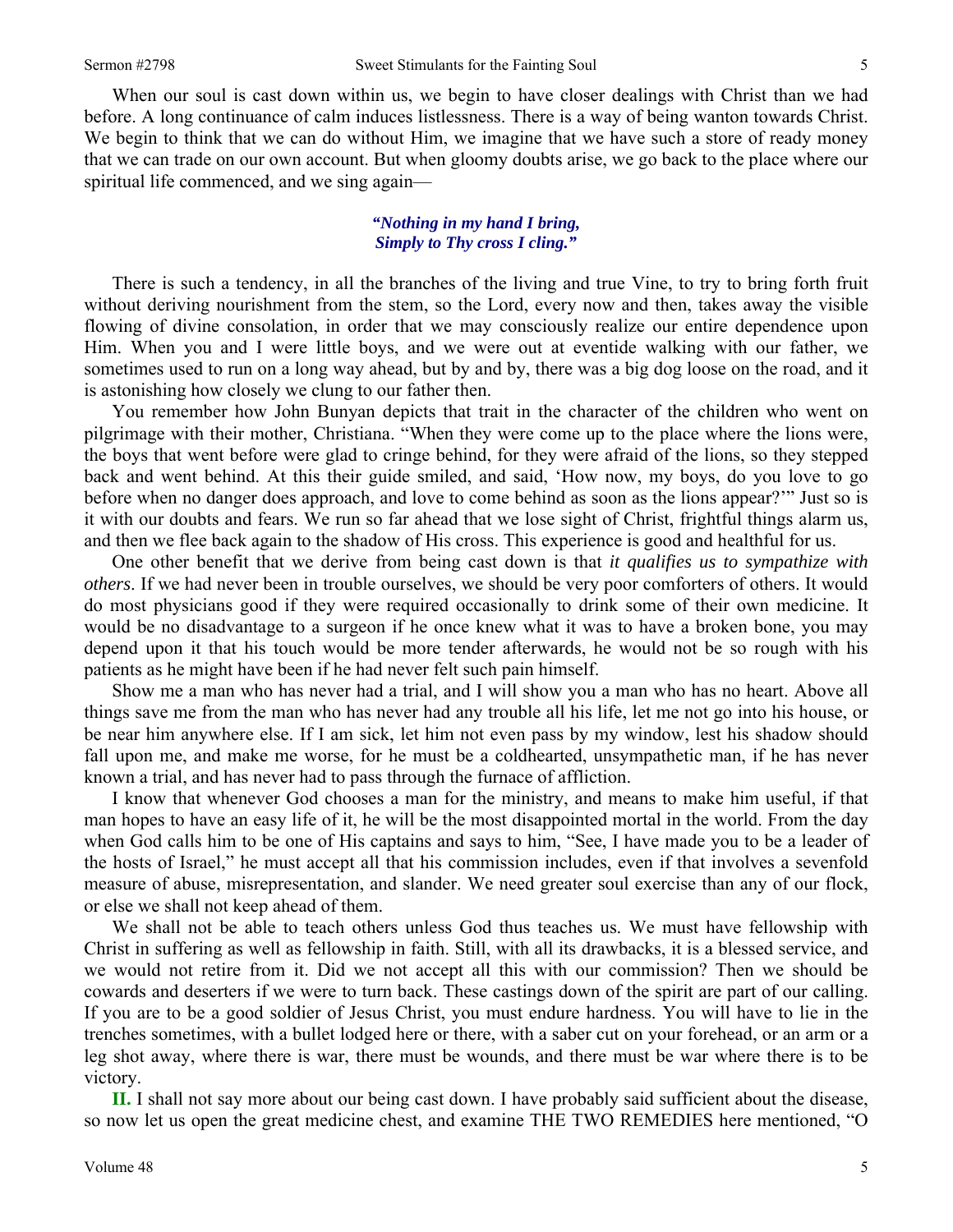my God, my soul is cast down within me: therefore will I remember thee from the land of Jordan, and of the Hermonites, and from the hill Mizar."

The first remedy for soul dejection is, *a reference of ourselves to God,* as David says, "O my God, my soul is cast down within me: therefore will I remember thee." If you have a trouble to bear, the best thing for you to do is not to try to bear it at all, but to cast it upon the shoulders of the Eternal. If you have anything that perplexes you, the simplest plan for you will be, not to try to solve the difficulty, but to seek direction from heaven concerning it. If you have at this moment, some doubt that is troubling you, your wisest plan will be not to combat the doubt, but to come to Christ just as you are, and to refer the doubt to Him.

Remember how men act when they are concerned in a lawsuit, if they are wise, they do not undertake the case themselves. They know our familiar proverb, "He who is his own lawyer has a fool for his client," so they take their case to someone who is able to deal with it, and leave it with him.

Well, now, if men have not sufficient skill to deal with matters that come before our courts of law, do you think that you have skill enough to plead in the court of heaven against such a cunning old attorney as the devil, who has earned the name of "the accuser of the brethren," and well deserves the title? Never try to plead against him, but put your case into the hands of our great Advocate, for "if any man sin, we have an Advocate with the Father, Jesus Christ the righteous." So, refer your case to Him, He will plead for you, and win the day. If you should attempt to plead for yourself, it will cause you a vast amount of trouble, and then you will lose the day after all.

Often, when I call to see a troubled Christian, do you know what he is almost sure to say? "Oh, sir, I do not feel this—and I do fear that—and I cannot help thinking the other!" That great *I* is the root of all our sorrows, what I feel, or what I do not feel, that is enough to make anyone miserable. It is a wise plan to say to such a one, "Oh, yes! I know that all you say about yourself is only too true, but now, let me hear what you have to say about Christ. For the next twenty-four hours at least, leave off thinking about yourself, and think only of Christ."

O my dear friends, what a change would come over our spirits if we were all to act thus! For when we have done with self, and cast all our cares upon Christ, there remains no reason for us to care, or trouble, or fret. That saying of Jack the Huckster, which I have often repeated—

### *"I'm a poor sinner, and nothing at all, But Jesus Christ is my All in all;"—*

describes the highest experience, though it is also the lowest. It is so simple, and yet so safe, to live day by day by faith upon the Son of God, who loved me, and gave Himself for me, to be a little child—not a strong man, but a little child, who cannot fight his own battles, but who gets Jesus to fight them for him, to be a little weak one, who cannot run alone, but who must be carried in the arms of the good Shepherd. We are never so strong as when we are weak, as Paul wrote, "When I am weak, then am I strong," and we are never so weak as when we are strong, never so foolish as when we are wise in our own conceit, and never so dark as when we think we are full of light.

We are generally best when we think we are worst; when we are empty, we are full; when we are full, we are empty; when we have nothing, we have all things; but when we fancy that we are "rich, and increased with goods, and have need of nothing," we are like the Laodiceans, and know not that we are "wretched, and miserable, and poor, and blind, and naked." Oh, for grace to solve these riddles, and so to live, day by day, out of self, and upon the Lord Jesus Christ!

Let me give you an illustration, it is the easily imagined case of a poor old woman, who has no money of her own, but who has a rich friend who says to her, "Come to my house every Saturday, and I will give you so much for a regular allowance, and if there is anything besides that you need, I will pay for it, all your wants shall be supplied." He does not give her a large sum of money to keep by her, for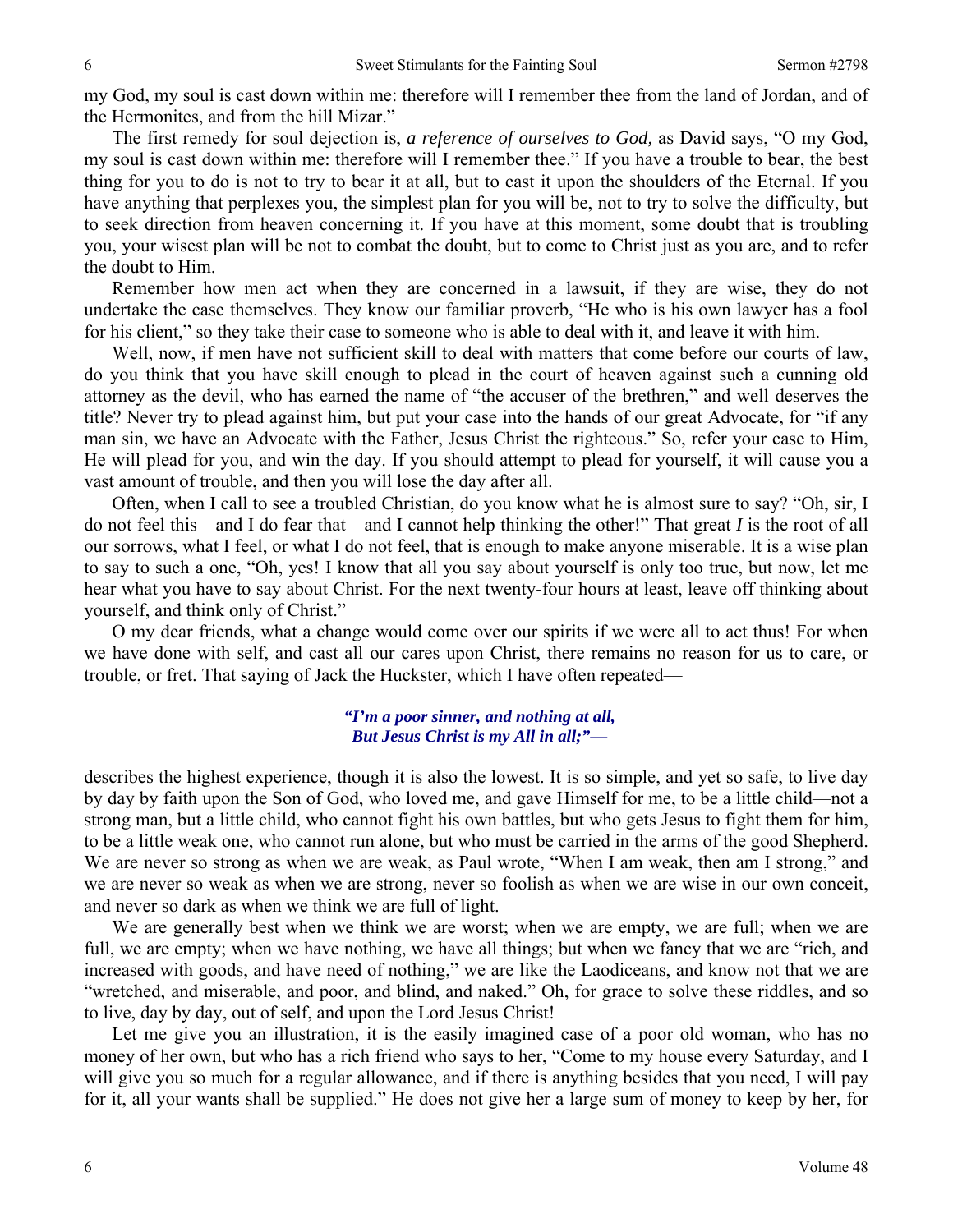she might not know how to spend it wisely, or she might be robbed of it, but he gives it to her week by week.

One Saturday morning, the old lady is full of fear and alarm. If you happen to call upon her just then, you will hear her complaining, "I have not a farthing in the world, I have just spent my last sixpence. I have no money in the bank, no houses from which I can collect rent, I have nothing but these few things that you see here, how am I to live with only this?"

If you did not know anything more about the woman, you would sit down and pity her, would you not? As it gets to be nearly twelve o'clock, she says, "I must be going." You ask, "Where?" She replies, "I am going to my friend who tells me to go to him every Saturday and he will give me all I need." "Why!" you exclaim, "you silly old soul, you have been telling me all this tale of want, and exciting my pity, when you are really a rich woman, just because you do not happen to have it in hand, you have been telling me this pitiful story, which is really not true."

In like manner, when I see an heir of heaven sitting down and mourning and weeping because he has not got this, and he has not got that, and when I turn to the Scriptures and read, "All things are yours…and ye are Christ's, and Christ is God's," and I find promises like this, "All things, whatsoever ye shall ask in prayer, believing, ye shall receive," or this, "The Lord God is a sun and shield: the Lord will give grace and glory: no good thing will he withhold from them that walk uprightly"—if I do not say this to the one who is murmuring without cause, I say it to myself, for I have often been as foolish as the old woman of whom I spoke just now, "O thou foolish self, how slow of heart thou art to believe! how foolish thou art to be thus sitting down, and bemoaning thine own emptiness, when Christ is thine, with all His boundless fullness, when the Father's love, and the Spirit's power, and the Savior's grace, are all engaged to bring thee safely through thy trials, to rid thee of thy troubles, and to land thee triumphantly in heaven!"

Be of good cheer, then, tried and depressed believer, and apply this sacred remedy to yourself, remember the Lord, refer your case to Him, and look to Him for all that you need.

David's other remedy for his soul, when it was cast down within him, was *the grateful remembrance of the past when, by the Lord's tender mercies, it was lifted up,* "therefore will I remember thee from the land of Jordan, and of the Hermonites, from the hill Mizar." Look up your old diary, many of you have grey hairs, so your notebooks go back a long way. Let us read one or two of the entries. Why, here is a bright page! Though the one preceding it is black and full of sorrow, this page is bright with joy, and jubilant with song. What do I read? I see written here—

> *"I will praise Thee every day! Now Thine anger's turned away, Comfortable thoughts arise From the bleeding sacrifice."*

You wrote that verse in your diary just after you had found the Savior, and your sins had been forgiven you for His sake. Well then, although your harp is now unstrung, and you are not praising your Lord today, I pray you to remember that hour when first you knew His love, and to say, "If I had never received more than that one mercy from Him, I must bless Him for it in time, and bless Him for it throughout eternity."

Here is another page in your diary, I see that you had been enduring some temporal trouble, and that your earthly friends had forsaken you, but that in the middle of your trouble, just where I might have expected to find these words, "I am utterly cast down, for God hath forsaken me," I find written here—

> *"When trouble, like a gloomy cloud Has gather'd thick and thundered loud, He near my soul has always stood, His lovingkindness, oh, how good!"*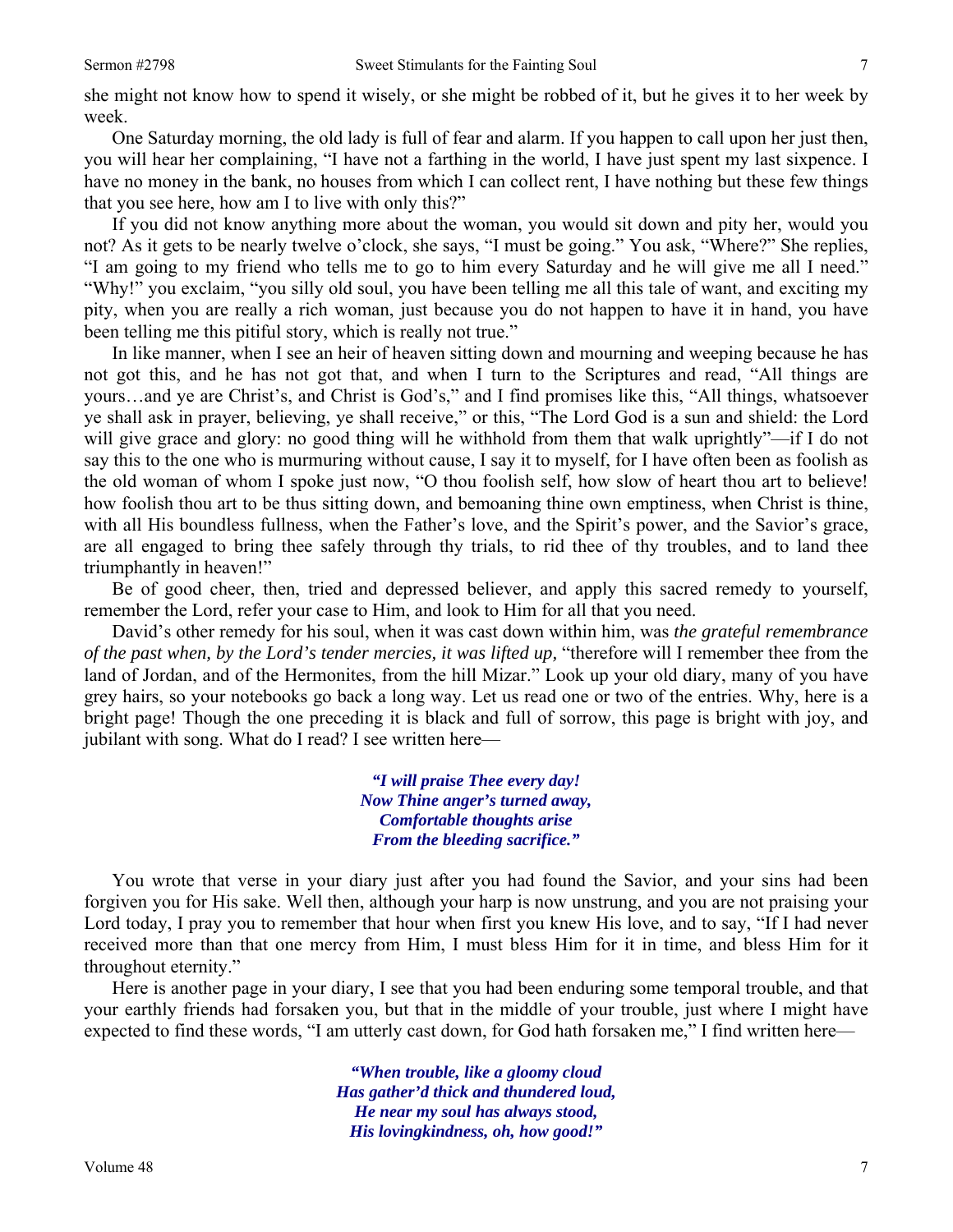Do you think that He is not standing by your side now? If there is a loud thundering, and if there be a thick darkness, will He leave you? Surely these reflections upon what you have experienced in the past should lead you to trust in Christ for the present, and as you bethink yourself of all His dealings with your soul, You may well say—

### *"Can He have taught me to trust in His name, And thus far have brought me to put me to shame?"*

God forbid that we should ever think that He was so cruel as to enlighten, and comfort, and cheer, and help us so long, and then leave us at last to sink and perish!

In this diary of yours, I also find one sweet record which is a great contrast to your present sad and gloomy state, you must have had a vision of Christ crucified, for you have written—

> *"Here I'll sit forever viewing Mercy's streams, in streams of blood; Precious drops! my soul bedewing, Plead and claim my peace with God.*

> > *Truly blessed is this station, Low before His cross to lie; While I see divine compassion Floating in His languid eye."*

Yet you, who have been at the foot of the cross, are afraid that you will be cast away at the last! You have known the sweetness of Jesu's love, yet you are cast down! He has kissed you with the kisses of His lips, His left hand has been under your head, and His right hand has embraced you, yet you think He will leave you at last in trouble to sink! You have been in His banqueting house, and you have had such food as angels never tasted, yet you dream that you shall be cast into hell! Shame upon you! Pluck off those robes of mourning, lay aside that sackcloth and those ashes, down from the willows snatch your harps, and let us together sing praises unto Him whose love, and power, and faithfulness, and goodness, shall ever be the same.

If there are any here who are strangers to all these things, I can only wish that they might even know our sorrows, in order that they might have an experience of our joys to treasure up in remembrance. Believers in Jesus are not a miserable crew, they have songs to sing, and they have good reason to sing them, they have enough to make them blessed on earth, and to make them blessed forever and ever.

# **EXPOSITION BY C. H. SPURGEON**

#### *PSALM 119:17-28*

#### **Verse 17.** *Deal bountifully with thy servant, that I may live, and keep thy word.*

O Lord, I am Your servant, yet I pray You, do not pay me wages according to my deserts, but according to the greatness of Your mercy, "deal bountifully with thy servant." Little mercy will not be enough for such great sins and such great needs as mine. Deal very generously with Your poor servant who is so full of necessities, "that I may live," for if You will only let me live, it will be of Your bounty, since I deserve not even that boon.

Only to have my life still spared shall be regarded by me as a great favor from You. I want not to live to please myself, for that would not be living at all, but "that I may live, and keep Thy word." A holy life is the only true life, the only life that is really worth having, and he that has it has been dealt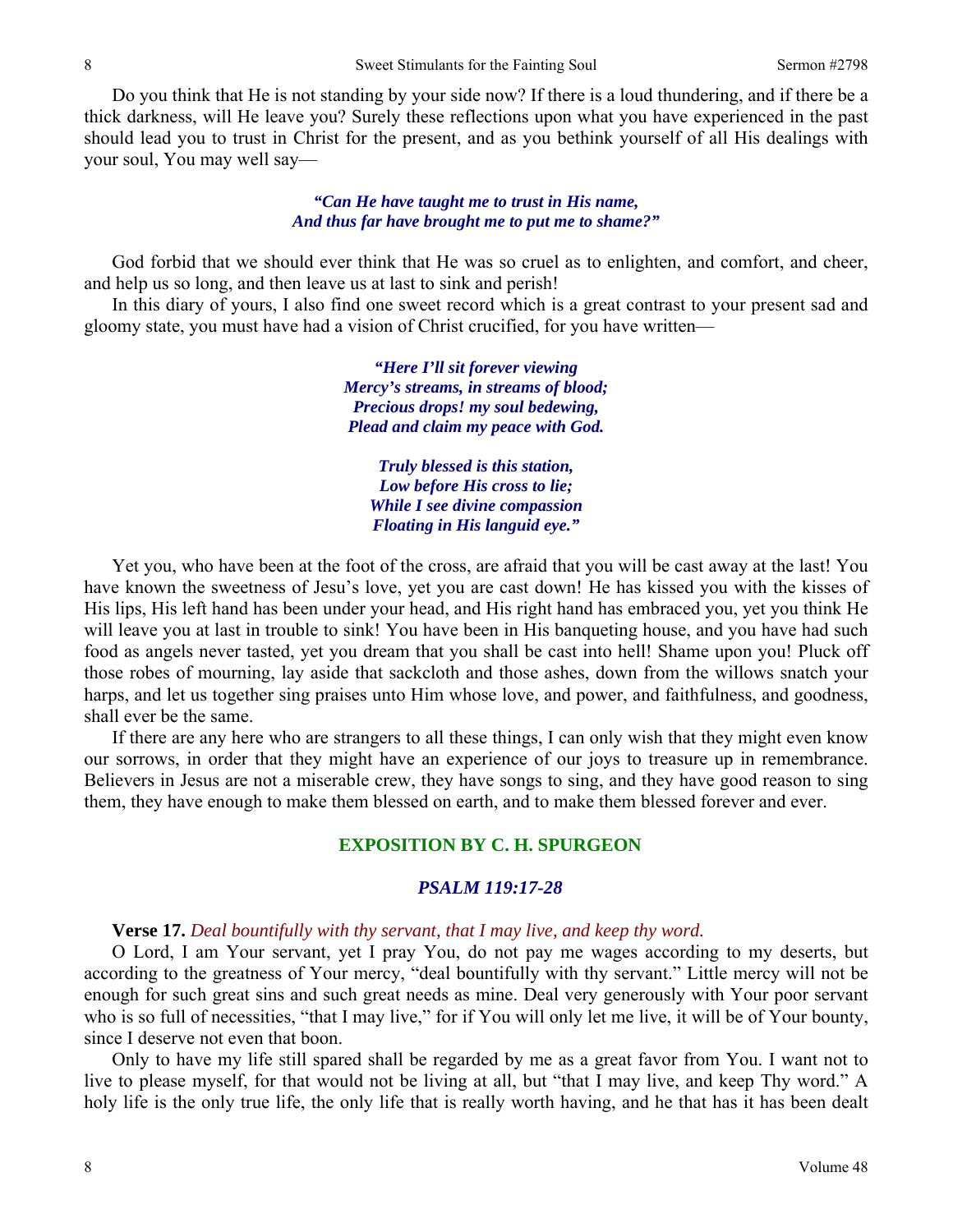bountifully with by his God. I commend this verse to each servant of the Lord as a prayer that may be continually presented to Him.

# **18.** *Open thou mine eyes, that I may behold wondrous things out of thy law.*

This is one of the first parts of God's bountiful dealings with us. There is no mercy that is so great as mercy to one's own person, to one's own eyes for instance, which are such essential parts of ourselves. Lord, when You are dealing bountifully with me, I do not ask for riches, but I do ask that my eyes may be opened. I do not ask You to give me more than You have given in Your Word, but I do ask for opened eyes with which I may perceive what You have put there, otherwise the beauties of Your Word may be useless to me by reason of my blindness.

This blessed Book teems with marvels, it is a world of wonders. It records many miracles, but every page of it is itself a miracle and a mass of miracles, yet we must have them revealed to us, or we shall not discover them. Revelation itself must be revealed to every man individually by the Spirit of God, or else he will never see it.

### **19.** *I am a stranger in the earth: hide not thy commandments from me.*

Humane men deal kindly with exiles, God has commanded us to be generous to strangers, and He will certainly be so Himself. Lord, because of Your love, I find myself like an exile among the sons of men, but be not You Yourself strange to me. What should I do, in this world, without You, and without Your Word? "Hide not thy commandments from me."

# **20-21.** *My soul breaketh for the longing that it hath unto thy judgments at all times. Thou hast rebuked the proud that are cursed, which do err from thy commandments.*

God cannot bear the proud, it is very seldom that they can bear one another, and if proud men loathe pride as they see it in others, you may rest assured that the good and great God will not endure it. How sternly He rebuked it in the angels that kept not their first estate! How He rebuked it in Pharaoh! All through history, it may be seen how God has been continually abasing the proud and giving grace to the humble.

# **22.** *Remove from me reproach and contempt; for I have kept thy testimonies.*

He had lived honestly and uprightly, and yet men slandered him. Was there ever a man upon earth who was good and true, who was not slandered? God Himself was slandered in paradise by the old serpent, and the Lord Jesus was constantly being slandered by wicked men, so can any of us hope to escape the envenomed tongue of the slanderer? Yet it is very painful, and we may well pray to be delivered from it, especially if we can add, with the psalmist, "for I have kept thy testimonies."

### **23.** *Princes also did sit and speak against me: but thy servant did meditate in thy statutes.*

Sometimes, men can bear what the commonalty say, but to have the great ones of the earth speaking against them, is thought by some to be very hard. The psalmist says, "Princes also did sit and speak against me." What did he do under such circumstances? Did he rise up in anger, and answer them? Or did he sit down, and consider how he could defend himself against them? Far from it, "Thy servant did meditate in thy statutes." He seems to say, "I did not think it was worth my while to leave the Scriptures, even for a moment, so as to speak to them, but I went on studying Your Word, and left them to say what they pleased." We shall be wise if we do likewise.

### **24.** *Thy testimonies also are my delight and my counselors.*

While these princes were taking counsel against the psalmist, he also went and took Counsel's advice against them, but that Counsel's advice was the advice of the Word of God. He stuck to the Scriptures. Little as he had of them, yet that little he greatly prized. The Pentateuch furnished him with five inspired Counselors to whom he resorted in his time of need. Let us imitate his example, especially as we have the complete Canon of revelation to advise and counsel us.

**25-28.** *My soul cleaveth unto the dust: quicken thou me according to thy word. I have declared my ways, and thou heardest me: teach me thy statutes. Make me to understand the way of thy precepts: so shall I talk of thy wondrous works. My soul melteth for heaviness: strengthen thou me according unto thy word.*